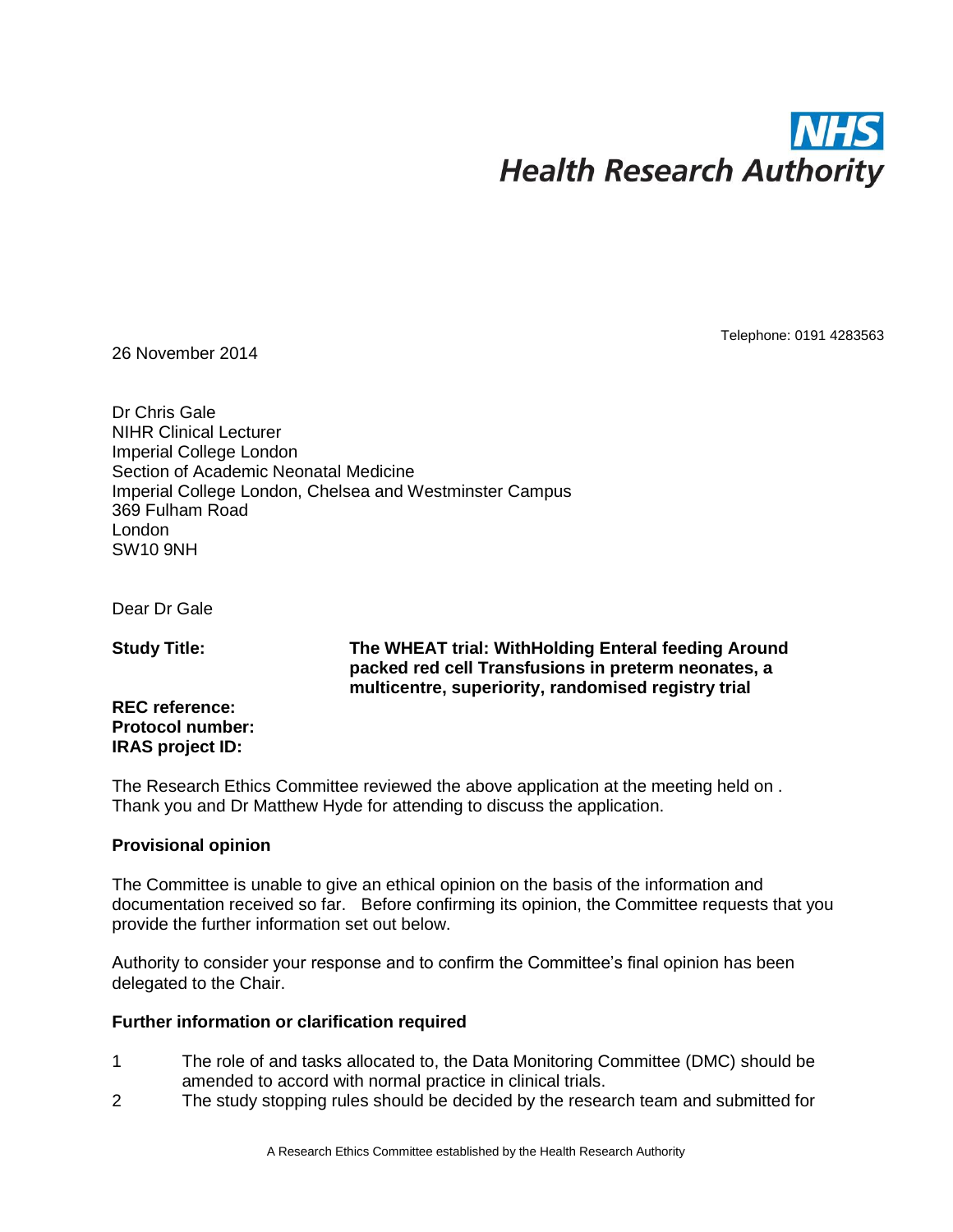review by the REC. The DMC should monitor these rules (among other tasks) but not determine them.

3 Recruitment instructions should be prepared for use at for all sites and submitted for review. The instruction should stipulate that, at all recruiting sites:

> Wherever possible, both parents/guardians should be present and involved when the study is discussed and consent is sought. Where this is not possible the other parent/guardian must be consulted at the first possible opportunity and their opinion sought.

In all cases where both parent/guardians are consulted if *both* parent/guardians do not agree that their child should take part the child must be considered to be ineligible and cannot take part in the study.

First approach for recruitment must only take place after a live birth has occurred and the mother has survived and is in a stable condition. No parent/guardian should be approached for recruitment purposes before their child has been born.

- 4 Question A17 2 states that there is no exclusion criteria in relation to babies with congenital anomalies. A justification is required as to why babies with any abnormalities or other conditions which would affect their ability to absorb and/or digest feeding are not excluded.
- 5 Feedback of the results from the study should be given at cohort level only and not individually.
- 6 Provide details of what steps will be taken to ensure that only the parents of babies who are still alive *at that time* will be contacted to feedback results.
- 7 The participant information sheet:

- *What is the purpose ... ?* section - where it is states that how babies are cared for during blood transfusions varies across the country; include the information that in 2/3rds of units in the UK babies feeds continue during blood transfusions and in 1/3rd of units in the UK babies feeds are stopped during blood transfusions.

*- Are there any risks ... ?* section - include the information that if they take part some babies will have an additional cannula fitted (re A 19). Give information on what proportion of and under what circumstances (in lay person's language) a participant would require this additional cannula and the risks involved in having an additional cannula fitted.

- *Are there any Benefits* ... ? section - delete the last sentence.

### **If you would find it helpful to discuss any of the matters raised above or seek further clarification from a member of the Committee, you are welcome to contact REC Manager, in the first instance.**

When submitting a response to the Committee, the requested information should be electronically submitted from IRAS. A step-by-step guide on submitting your response to the REC provisional opinion is available on the HRA website using the following link: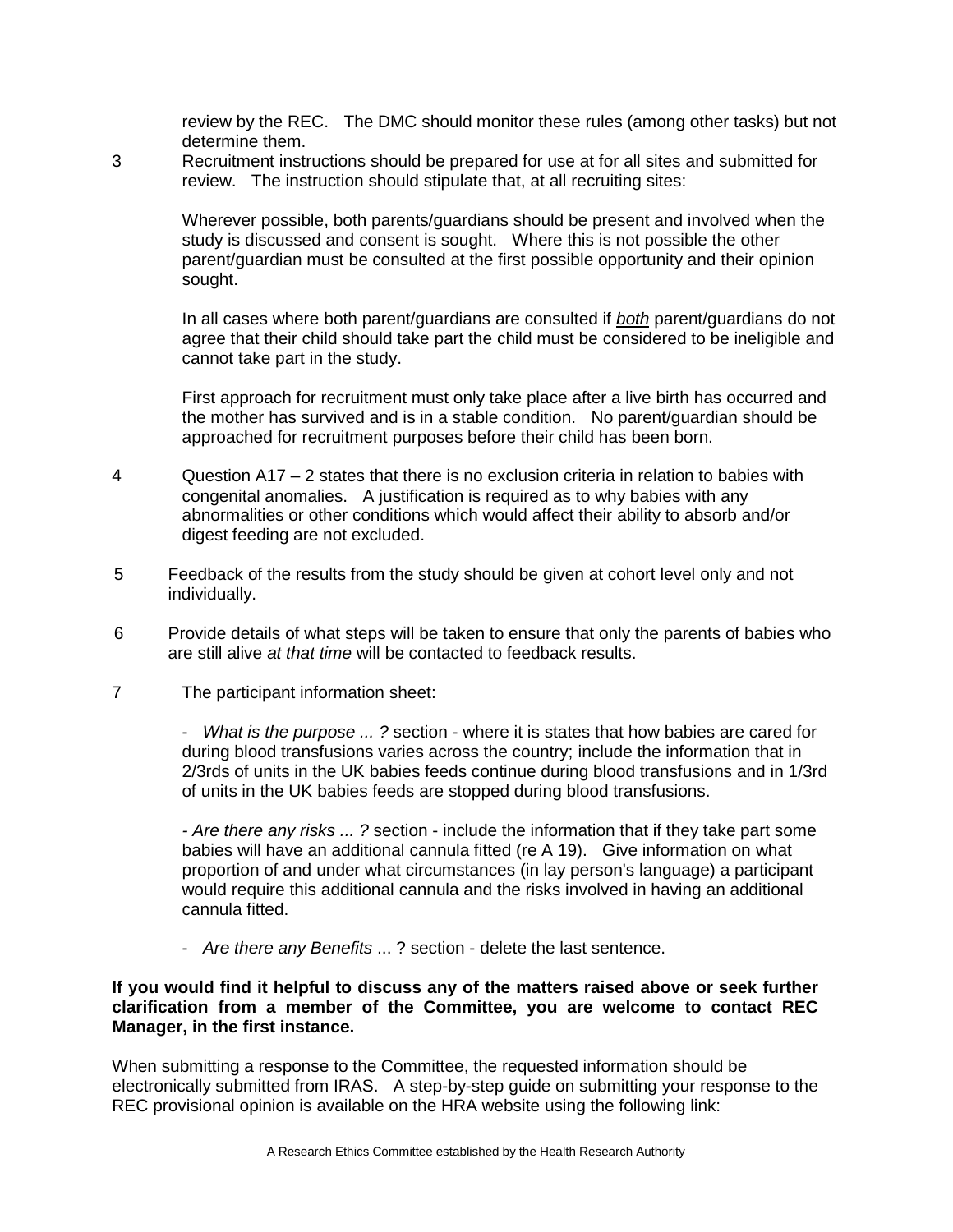### [http://www.hra.nhs.uk/nhs-research-ethics-committee-rec-submitting-response-provisional-opini](http://www.hra.nhs.uk/nhs-research-ethics-committee-rec-submitting-response-provisional-opinion/) [on/](http://www.hra.nhs.uk/nhs-research-ethics-committee-rec-submitting-response-provisional-opinion/)

Please submit revised documentation where appropriate underlining or otherwise highlighting the changes which have been made and giving revised version numbers and dates. You do not have to make any changes to the REC application form unless you have been specifically requested to do so by the REC.

The Committee will confirm the final ethical opinion within a maximum of 60 days from the date of initial receipt of the application, excluding the time taken by you to respond fully to the above points. A response should be submitted by no later than 26 December 2014.

### **Summary of the discussion at the meeting**

Other ethical issues were raised and resolved in preliminary discussion before your attendance at the meeting.

You and Dr Matthew Hyde joined the meeting for discussion.

### **Social or scientific value; scientific design and conduct of the study**

Members stated that it appeared that the Data Monitoring Committee (DMC) had not been established yet and that there appeared to be no stopping rules for the study.

*You informed members that you knew who you would like to be involved with the DMC and were going to establish it in due course. You stated that at the first meeting of this DMC the stopping rules for the study would be discussed and guidance subsequently established. You confirmed that this would be established prior to the start of the trial.* 

Members stated that it appeared that the applicants were intending that the REC would approve the study, the DMC would then be established and then a substantial amendment would be submitted to the REC regarding stopping rules and the role and tasks assigned to the DMC.

*You stated that you did not think that this would be classed as substantial amendment.* 

Members outlined the role of the DMC in a study and informed the applicants that it was the Chief Investigator's responsibility to undertake the tasks described in A 34 and to establish stopping rules which would be applied and monitored by the DMC.

Members informed you that the sample size calculation for the study could be reproduced. However given the quality of registry data is often not very good, members queried how you would have evidence of quality for the study.

*You stated that you did have quality data and the outcomes for the study had been validated against this data although the sample size may have to change.*

### **Favourable risk benefit ratio; anticipated benefit/risks for research participants (present and future)**

Members enquired whether it would be possible for a participant to withdraw from the study after not opting out.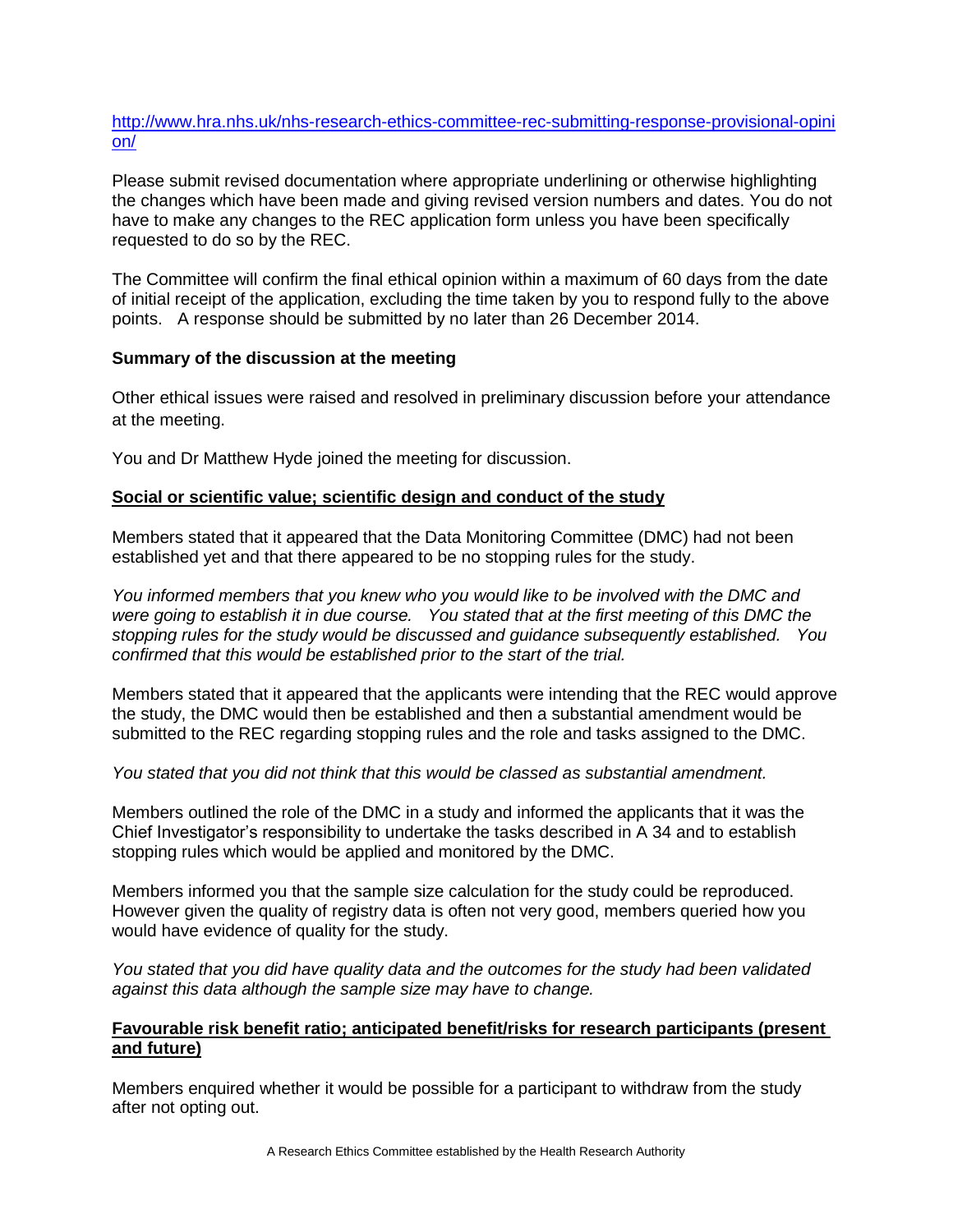*You confirmed that there was no time limited point for withdrawal and the participant can go on to have normal care after withdrawing.* 

Members enquired the meaning of withdrawing from the study.

*You stated that this meant that the participants' data would not be used.*

Members queried if a baby was randomised to the not-withheld arm of the study and then withdrew, whether there would be any change in care.

*You stated that nothing different would happen to the care received and standard care would continue. You stated that this procedure is variable across the country as different centres operate different policies and some units do not withhold at all. Dr Hyde stated that if a participant withdraws from the study, this decision is logged onto the hospital system and no data would be used.* 

Members noted that in the protocol it says that participants allocated to the feeds withheld arm would also have any enteral medication withheld and it was queried whether there was another way of the participant receiving this medication.

*You stated that the medication would be administered by other routes such as IV if possible but some enteral medications are not available in another form. You stated that these medications are prescribed to address issues with feeding such as reflux and so withholding them when feeding was withheld would not be a problem.* 

### **Informed consent process and the adequacy and completeness of participant information**

Members enquired about the opt-out consenting process that would be used for the study and the process that would be used if both parents did not agree to participation in the study and that with the opt-out approach, there is no written record kept.

*You stated that you did not think this process was different to the opt-in approach and that there was proof that participation had been discussed with the participants.*

Members enquired whether both parent/guardians would be consulted and if only one was available would the other parent be spoken to after initial consent had been received. Members queried what would happen if both parents were consulted but did not agree.

*You confirmed that consent would be reaffirmed throughout the study and you would be guided by the local clinical team. If there were any issues such as parent/guardian disagreements the child would probably not be eligible at most sites.* 

You and Dr Hyde left the meeting.

### **Documents reviewed**

The documents reviewed at the meeting were: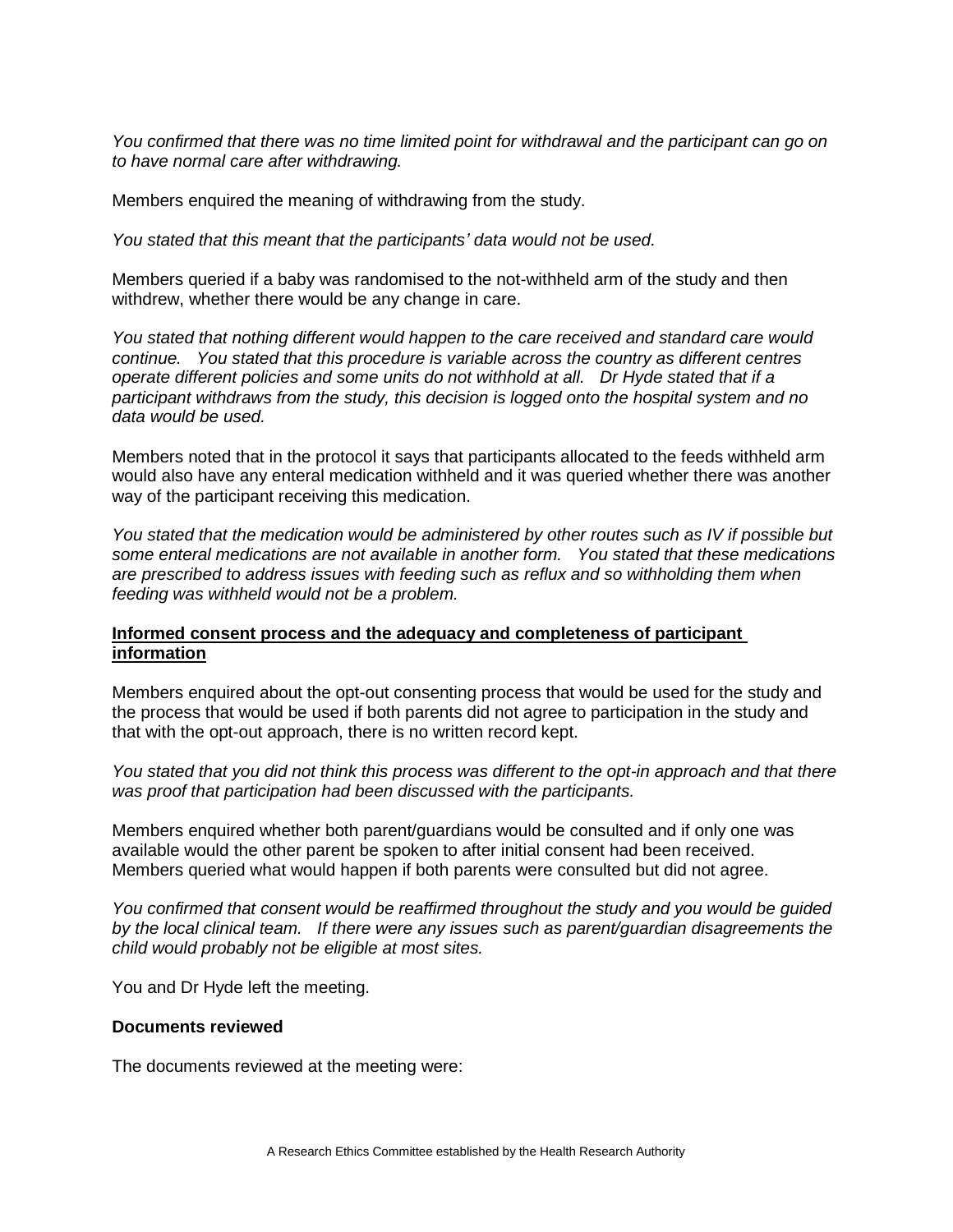| Document                                                              | Version | Date              |
|-----------------------------------------------------------------------|---------|-------------------|
| Covering letter on headed paper                                       |         | 05 September 2014 |
| Evidence of Sponsor insurance or indemnity (non NHS Sponsors<br>only) |         | 21 July 2014      |
| IRAS Checklist XML [Checklist_10092014]                               |         | 10 September 2014 |
| Letter from sponsor                                                   |         | 21 August 2014    |
| Participant information sheet (PIS)                                   | 1.3     | 01 August 2014    |
| REC Application Form [REC_Form_10092014]                              |         | 10 September 2014 |
| Research protocol or project proposal                                 | 1.3     | 11 August 2014    |
| Summary CV for Chief Investigator (CI)                                |         | 05 September 2014 |

### **Membership of the Committee**

The members of the Committee who were present at the meeting are listed on the attached sheet

### **Statement of compliance**

The Committee is constituted in accordance with the Governance Arrangements for Research Ethics Committees and complies fully with the Standard Operating Procedures for Research Ethics Committees in the UK.

### **Please quote this number on all correspondence**

Yours sincerely

pp

**Chair** 

Email:

*Enclosures: List of names and professions of members who were present at the meeting and those who submitted written comments.*

Copy to: Imperial College London

Chelsea and Westminster NHS Foundation Trust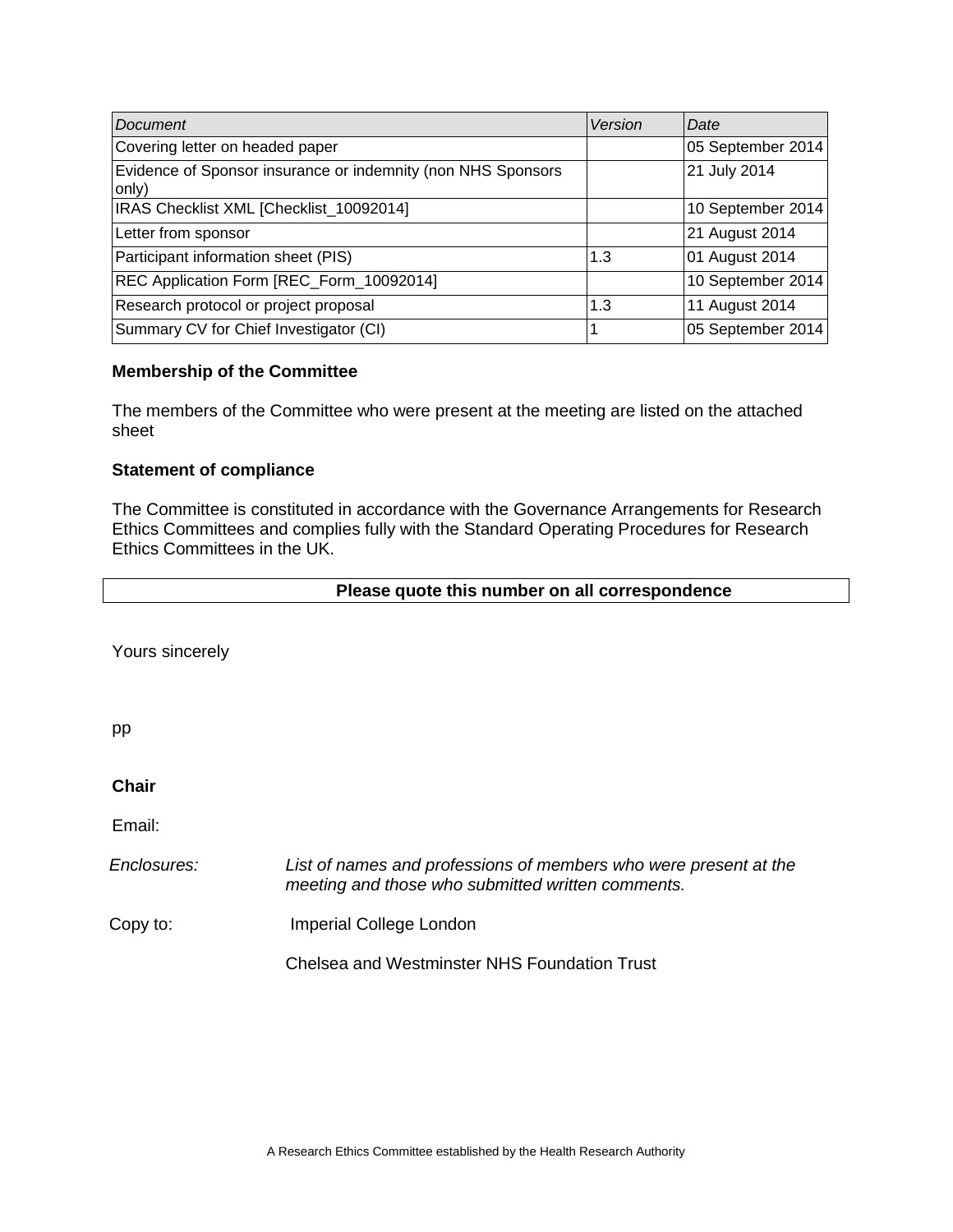### **Attendance at Committee meeting**

### **Committee Members:**

| Name | Profession                                         | Present   | <b>Notes</b> |
|------|----------------------------------------------------|-----------|--------------|
|      | <b>NCRN Team Lead</b>                              | Yes       |              |
|      | Research<br>Assistant/Statistician                 | <b>No</b> |              |
|      | <b>Retired Educationalist</b>                      | Yes       |              |
|      | Historian                                          | Yes       |              |
|      | Head of Cardiac and<br><b>Respiratory Services</b> | Yes       |              |
|      | <b>Consultant Psychiatrist</b>                     | No        |              |
|      | Principal Lecturer in<br>Research Governance       | Yes       |              |
|      | Part-time Biology<br>Lecturer (Retired)            | <b>No</b> |              |
|      | Clinical Lead Pharmacist                           | Yes       |              |
|      | Consultant                                         | Yes       |              |
|      | Statistician                                       | Yes       |              |
|      | Data Manager, Clinical<br>Research                 | Yes       |              |
|      | <b>Clinical Trials</b><br>Co-ordinator             | No.       |              |
|      | Part-time Biology<br>Lecturer (Retired)            | No        |              |

### **Also in attendance:**

| Name | Position (or reason for attending)   |
|------|--------------------------------------|
|      | Phase 1 Oncology Trials Co-ordinator |
|      | <b>REC Manager</b>                   |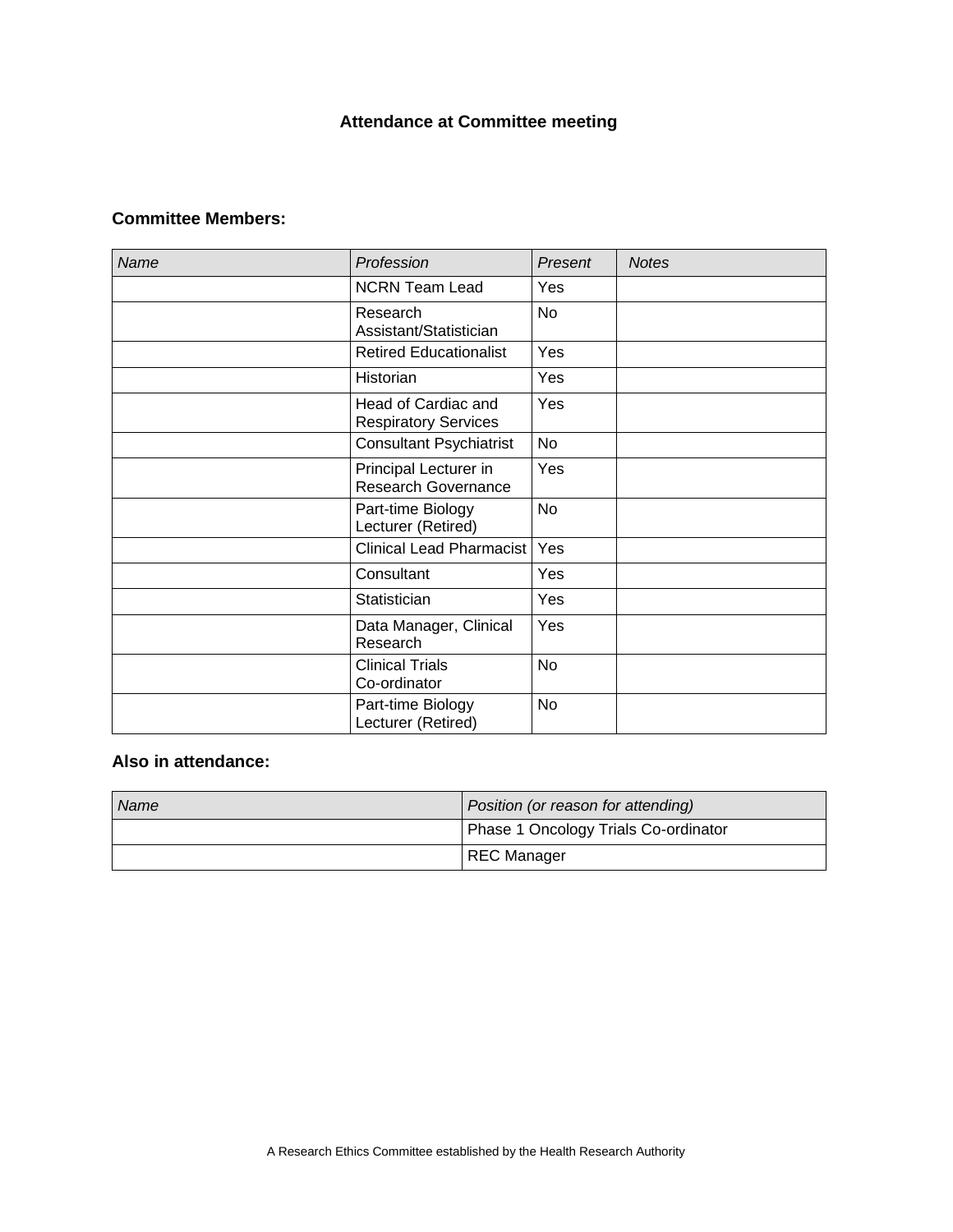## **Imperial College** London

Section of Neonatal Medicine Imperial College London

4th Floor, Lift Bank D Chelsea and Westminster Hospital 369 Fulham Road London, SW10 9NH Tel: +44 (0)203 3153519 Fax: +44 (0)203 3157998

christopher.gale@imperial.ac.uk

14th January 2015 **Dr Christopher Gale** MBBS MSc PhD MRCPCH

Dear

**Study title:** 

**The WHEAT trial: With Holding Enteral feeding Around packed red cell Transfusions in preterm neonates, a multicentre, superiority, randomised registry trial** 

**REC reference: Protocol number: IRAS project ID:** 

Thank you for taking the time to review the WHEAT trial. Please find responses to REC comments detailed below.

1. *The role of and tasks allocated to, the Data Monitoring Committee (DMC) should be amended to accord with normal practice in clinical trials.*

• Please see below.

2. *The study stopping rules should be decided by the research team and submitted for review by the REC. The DMC should monitor these rules (among other tasks) but not determine them.*

• As discussed at the committee meeting, the data monitoring committee (DMC) will be established before recruitment starts. In accordance with advice from the DAMOCLES Study Group (Lancet 2005) the DMC will establish a Charter at their initial meeting that will formalise the terms of reference of the DMC. The DMC will be expected to meet at least 6 monthly with a planned interim analysis after 12 months of recruitment; this will be outlined in the DMC charter. The point at which recruitment would be stopped will be determined by the DMC in line with the DAMOCLES statement: "*Statistical issues should be only one of several considerations that a DMC needs to take into account. Other considerations include the balance of primary risks and benefits, the internal consistency of results, the consistency with, and nature of, external evidence, and the likelihood that the results would affect clinical practice*." Statistical criteria will be determined by the DMC at their initial meeting and recorded in the DMC Charter (a copy of which will be provided to the REC when finalised); these will be "regarded as guidelines for recommending stopping rather than rules" (DAMOCLES, Lancet 2005). This has been clarified in the protocol (section 21, page 29)

3. *Recruitment instructions should be prepared for use at for all sites and submitted for review. The instruction should stipulate that, at all recruiting sites:*

*- Wherever possible, both parents/guardians should be present and involved when the study is discussed and consent is sought. Where this is not possible the other parent/guardian must be consulted at the first possible opportunity and their opinion sought.*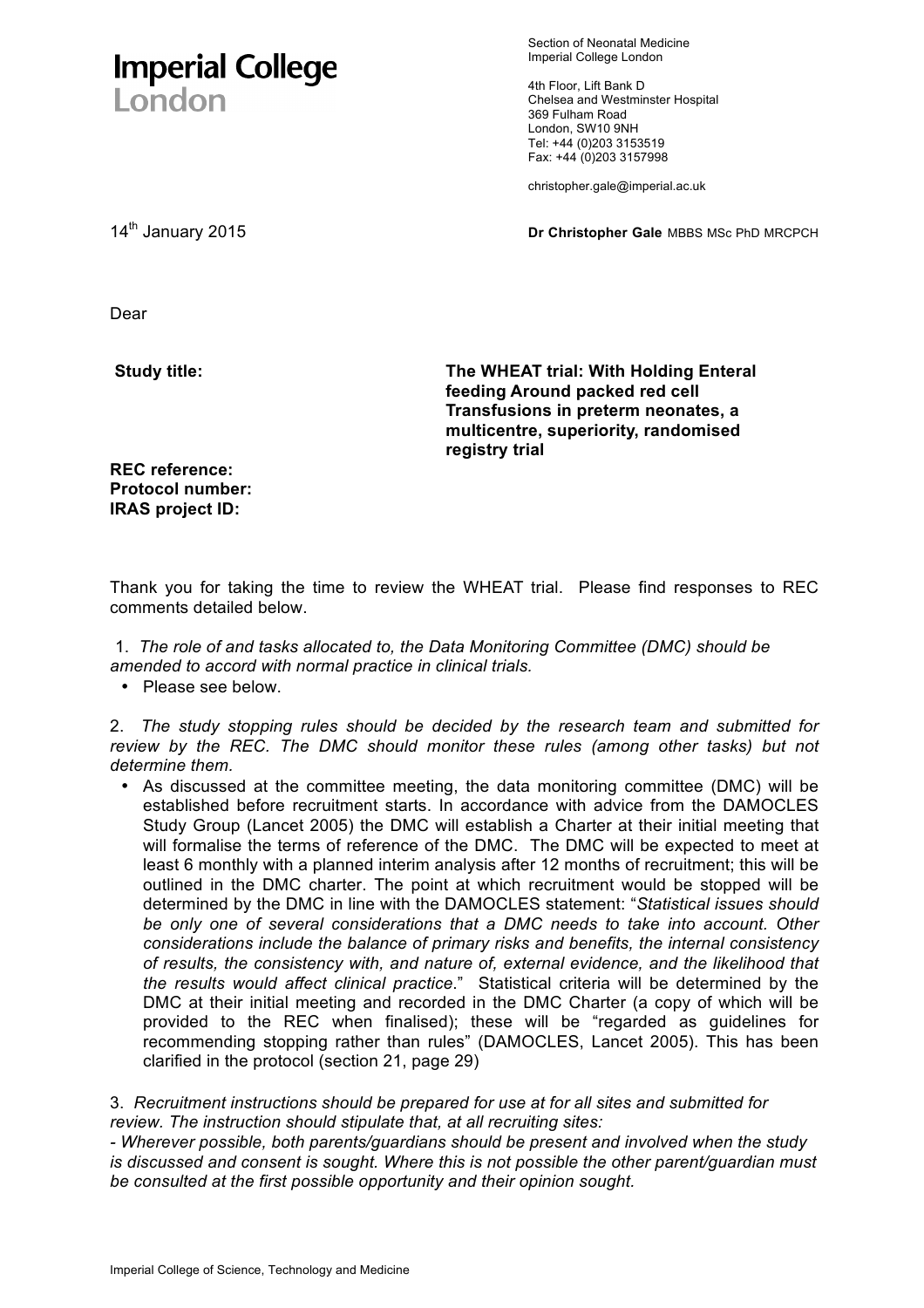. *- In all cases where both parent/guardians are consulted if both parent/guardians do not agree that their child should take part the child must be considered to be ineligible and cannot take part in the study.*

*- First approach for recruitment must only take place after a live birth has occurred and the mother has survived and is in a stable condition. No parent/guardian should be approached for recruitment purposes before their child has been born.*

• Recruitment instructions have been prepared and include these stipulations.

4. *Question A17 – 2 states that there are no exclusion criteria in relation to babies with congenital anomalies. A justification is required as to why babies with any abnormalities or other conditions which would affect their ability to absorb and/or digest feeding are not excluded.*

- WHEAT is a pragmatic trial and as such we have endeavoured to limit the exclusion criteria as much as possible in order to make the results as generalisable to neonatal practice. A baby born with a condition that permanently limits their ability to be enterally fed would not be eligible for inclusion in WHEAT and we have made this explicit in the protocol (section 10, page 9).
- In cases where a condition precludes immediate enteral feeding but is reversible (for example duodenal atresia), such a baby would be eligible for inclusion (with consent sought in the usual way).

### 5*. Feedback of the results from the study should be given at cohort level only and not individually.*

• It is usual practice in multicentre neonatal trials to provide feedback of trial results (in the form of a standardised letter or email) to all parents. This has been the case for previous neonatal clinical trials (PROGRAMS, BOOST II, PIPS, TOBY) and other neonatal studies (EPICURE 1 and EPICURE 2).

6. Provide details of what steps will be taken to ensure that only the parents of babies who are still alive *at that time* will be contacted to feedback results.

• We are aware of no evidence that indicates that parents whose baby died should not informed of the results of research in which their baby participated. Professionals are fearful of adding to distress of parents. However, focus group work with parents of babies admitted to neonatal intensive care shows that they would rather be included, and be sent the results of research in which their baby took part, even if their baby died. We therefore feel that it is paternalistic to decide which parents should and should not be given the results of research, and that instead information should be provided that is appropriate and sensitively phrased. To ensure this, the feedback process will be led by the parent and parent representative members of the trial steering group.

### 7. *The participant information sheet:*

*What is the purpose ... ? section - where it is states that how babies are cared for during blood transfusions varies across the country; include the information that in 2/3rds of units in the UK babies feeds continue during blood transfusions and in 1/3rd of units in the UK babies feeds are stopped during blood transfusions.*

• We have added the following statement to this section: "In 2011 approximately 1 in 3 neonatal units in England stopped feeds in this way while the remaining neonatal units did not."

*Are there any risks ... ? section - include the information that if they take part some babies will have an additional cannula fitted (re A 19). Give information on what proportion of and under what circumstances (in lay person's language) a participant would require this additional cannula and the risks involved in having an additional cannula fitted.* 

• Both of the treatment arms in WHEAT are in common use across the UK (Parige et al, ADC FN 2013, attached). Therefore both treatment options (including the additional IV line) are part of routine clinical care in the UK. While it is true that in neonatal units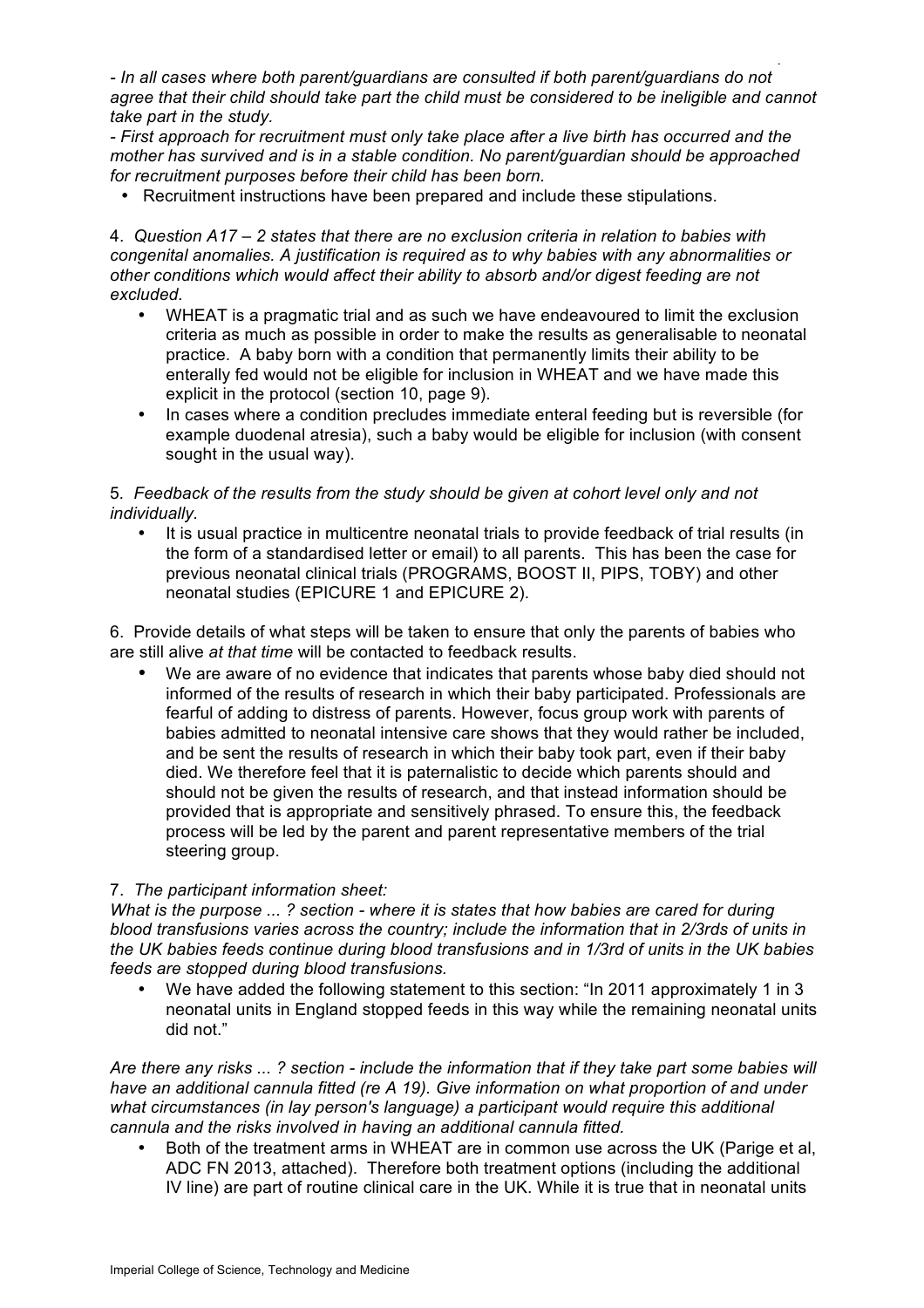. where feeds are not currently withheld around transfusion, and where a baby is randomised to have feeds withheld they may require an IV line that they would not have required **at that unit** had they not been in the trial, this IV line is **not** outside of routine clinical care in the UK. Conversely, in neonatal units where feeds are routinely withheld around transfusion, where a baby is randomised to feeding around transfusion, they will **avoid** an IV line that they would have otherwise required had they not been in the trial.

- Explaining both of these possible scenarios (requiring and additional IV line or avoiding an IV line dependent on the neonatal unit or clinician) will make the PIS confusing and the study more difficult to understand. For this reason and because both treatment arms are routine clinical care (and the IV line is therefore not a research procedure), we are reluctant to lengthen the Participant Information Sheet in this manner. This decision has been discussed extensively with, and ultimately shaped by, the parent member of the trial development group (a parent of 26 week gestation twins) and representatives of the national charity Bliss.
- If the REC insist on this point we would be willing to insert a sentence into the Patient Information Sheet that attempts to clearly explain both potential scenarios: "If your baby is being cared for in a unit which does not currently withhold feeds during blood transfusion, and does not already have a cannula to supply sugar or food directly into the blood, and is randomised to not receive feeding during their transfusion, they may require an additional cannula in order to provide them with sugar during their blood transfusion (this will only apply to a very small number of babies). Conversely, if your baby is in a unit which currently withholds feeds and it randomised to receive feeds during blood transfusion, then your baby may be spared a cannula that it may have required if it was not taking part in the WHEAT trial." We are however concerned that the addition of this statement may result in a biased study population (whereby consent is greater in units where current practice is to withhold feeds) meaning that any study results are less generalisable.

*Are there any Benefits* ... ? section - delete the last sentence.

- The evidence for inclusion benefit in neonatal clinical trials is compelling, with some of the most conclusive and recent evidence coming from a large clinical trial that enrolled only babies (Carlo et al, NEJM 2012; attached). Our statement thus represents current scientific knowledge. We feel it is important that this important information is not withheld from parents. Providing this information ensures that they are truly fully informed.
- We acknowledge the committee's point regarding the wording and have replaced the statement "*This non-evidence based approach to neonatal care may involve more risk than being in a study like WHEAT which involves a carefully designed protocol and consistent monitoring*" with "*taking part in a research study may confer non-specific benefits*" (changes highlighted in the Participant Information Sheet). We would encourage the committee to watch the following video clip by the renowned ethicist and Professor of Paediatric Bioethics, John Lantos, that further illustrates the rationale for our view (https://www.youtube.com/watch?v=SmWJnOp1QaU). We do not feel parents can make an informed decision about a study without knowing both the risks and the potential benefits. We feel that it is not sufficient for these benefits to simply be alluded to on a generic information sheet about research participation, but they should be treated in the same way as potential research risks, and included on the Participant Information Sheet.

I hope these responses provide sufficient clarification. Please do not hesitate to contact us if you require any further information.

Documents attached:

| Document                             | Version | Date               |
|--------------------------------------|---------|--------------------|
| <b>Participant Information Sheet</b> |         | 2015<br>∴Januarv ′ |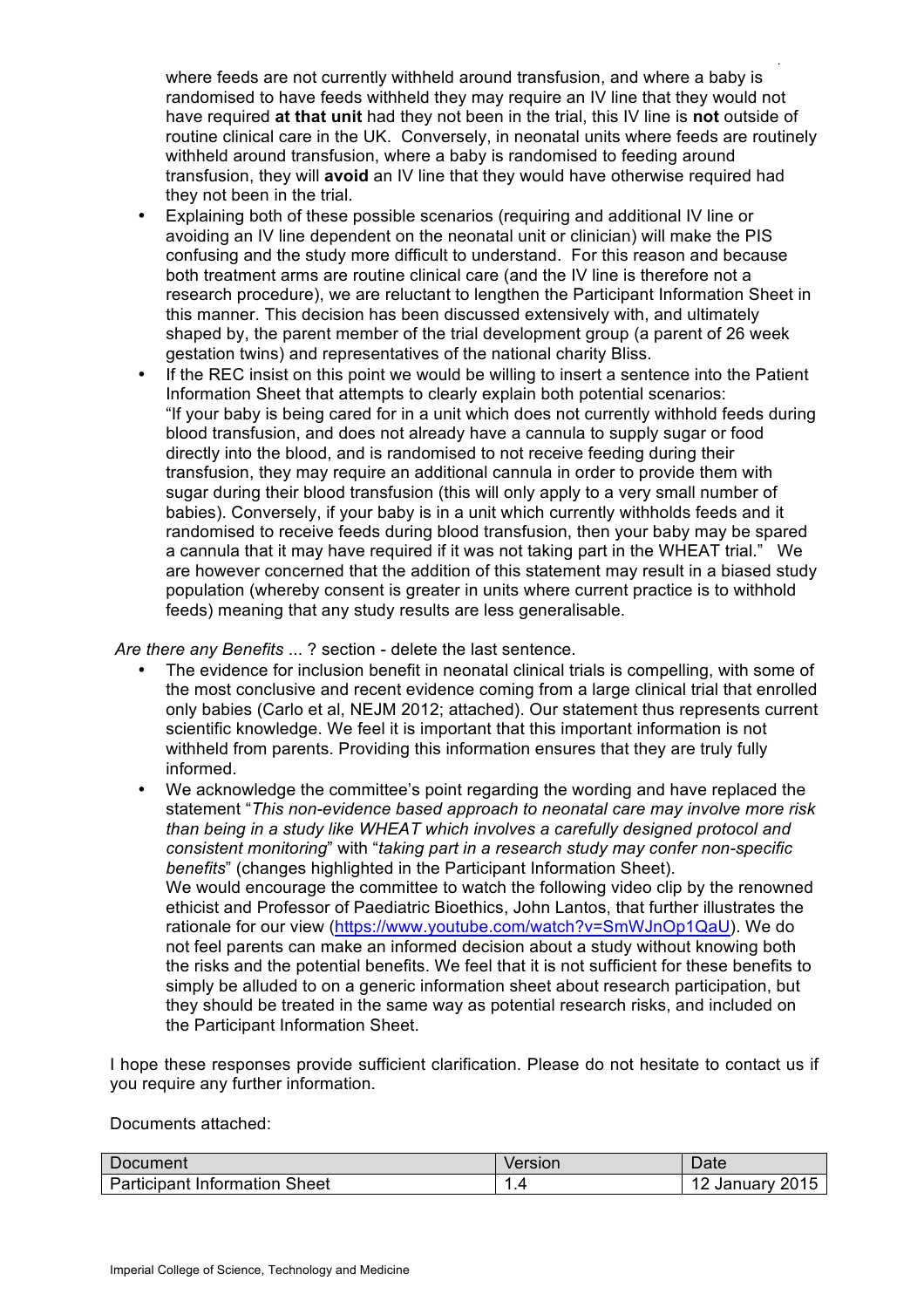| <b>Recruitment Instructions</b> | 1.0 | 13 January 2015 |
|---------------------------------|-----|-----------------|
| Carlo et al., NEJM              |     | 2012            |
| Parige et al., ADC FN           |     | 2013            |
| Protocol                        | 1.4 | 12 January 2015 |

Yours sincerely

Dr Chris Gale NIHR Clinical Lecturer in Paediatrics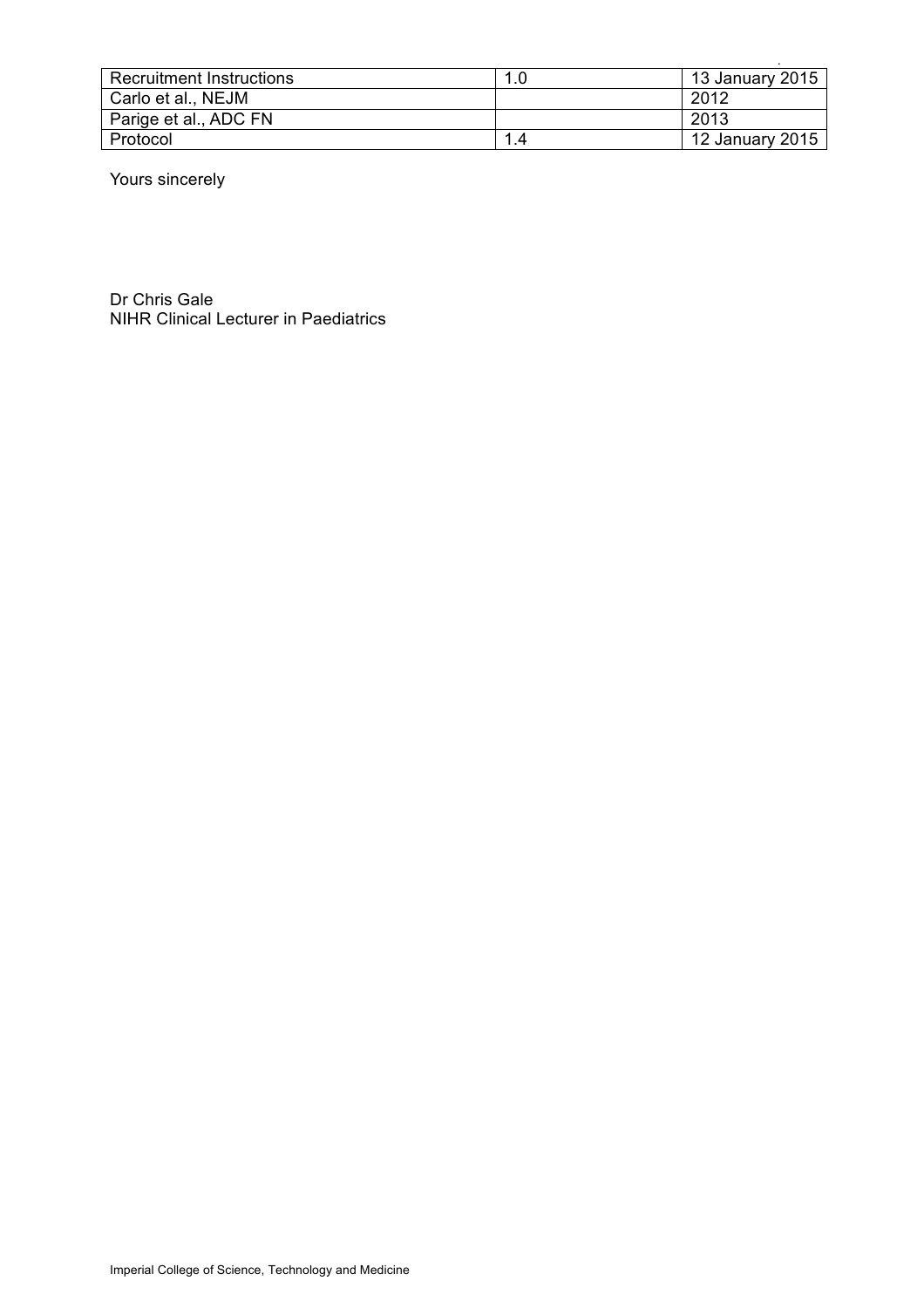# **Imperial College** London

Section of Neonatal Medicine Imperial College London

4th Floor, Lift Bank D Chelsea and Westminster Hospital 369 Fulham Road London, SW10 9NH Tel: +44 (0)203 3153519 Fax: +44 (0)203 3157998

christopher.gale@imperial.ac.uk

19th January 2015 **Dr Christopher Gale** MBBS MSc PhD MRCPCH

Dear ,

**Study title:** 

**The WHEAT trial: With Holding Enteral feeding Around packed red cell Transfusions in preterm neonates, a multicentre, superiority, randomised registry trial** 

**REC reference: Protocol number: IRAS project ID:** 

Please find attached further correspondence in relation to point 6, apologies that this was not included in the response dated 14/1/2015.

6. Provide details of what steps will be taken to ensure that only the parents of babies who are still alive *at that time* will be contacted to feedback results.

- In addition to the points raised in our previous correspondence dated 14/1/2015 we would like to draw the Committee's attention to the results of the BRACELET study. This study considered bereavement subsequent to enrolment in neonatal intensive care trials through qualitative and quantitative methodology. Parents who had taken part in a neonatal trials and whose baby had died were interviewed and "in almost every interview parents said that they would want to have the results". The authors state, "This almost unanimous view that the parents should have access to the trial results was an important finding".
- The NIHR HTA Journal full report of the BRACELET study is found at the following URL (the relevant section is pages 185-203): http://www.journalslibrary.nihr.ac.uk/ data/assets/pdf file/0009/121131/FullReporthta18420.pdf

I hope this provides additional clarification and will be considered in conjunction with the previous letter (dated 14/1/2015).

Yours sincerely

Dr Chris Gale NIHR Clinical Lecturer in Paediatrics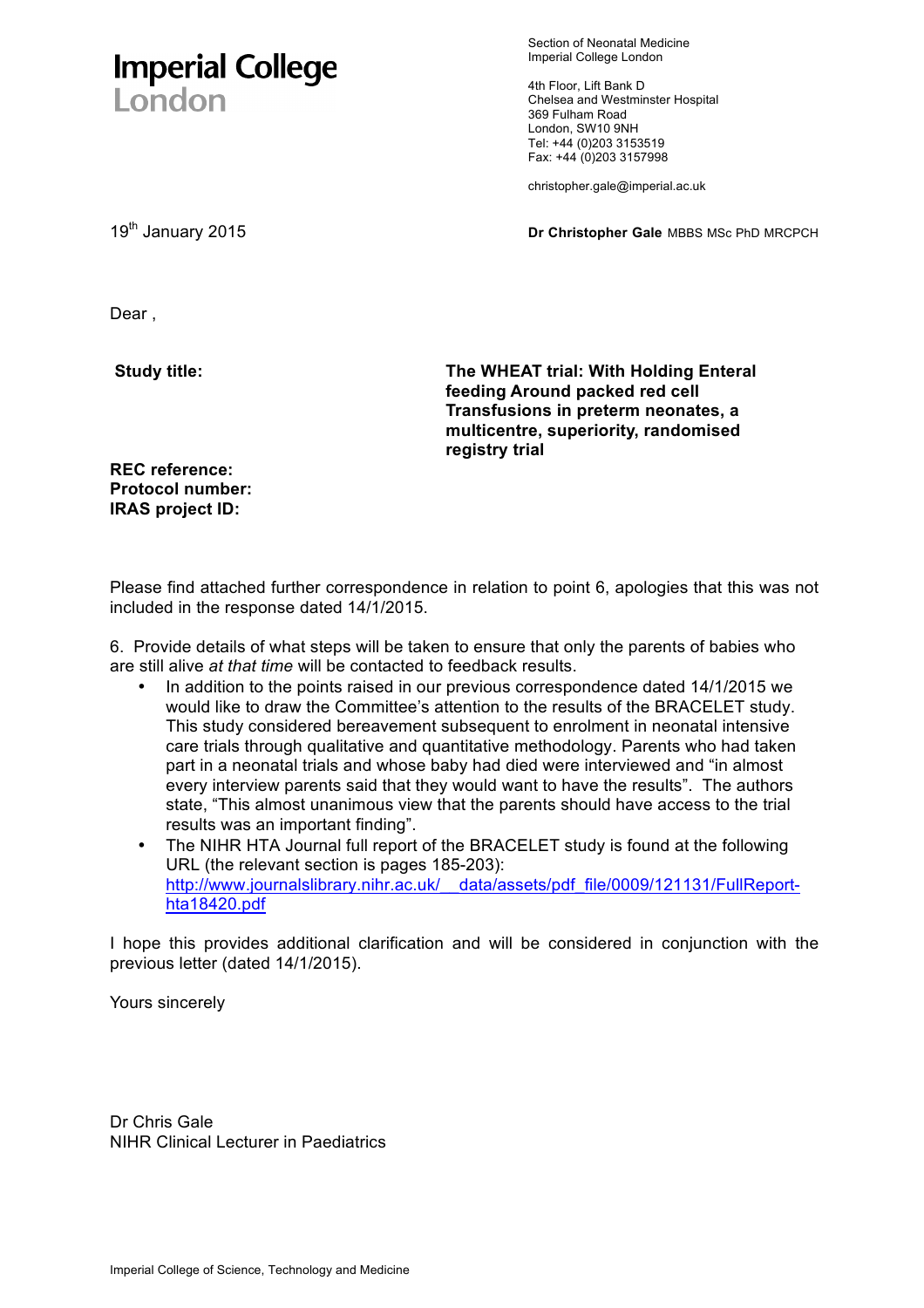## **The WHEAT Study (With-Holding Enteral feeds Around Transfusion)**

## **Recruitment Instructions**

Inclusion criteria:

Infants eligible for the WHEAT trial must comply with all of the following at randomisation:

1. Post-menstrual age at birth <30 weeks (up to and including 29+6 weeks).

Exclusion criteria:

Babies with a condition that limits their ability to absorb/digest feeds, where this condition is not reversible (for example through a surgical procedure).

Infants enrolled in other interventional studies are eligible for participation in the WHEAT trial unless prohibited by the other study.

Recruitment will be by "opt-out consent". Parents/carers will be approached by a member of the local clinical team who will explain the WHEAT study and the "opt out" process within 24 hours of admission (a discussion between parents/cares and a senior member of the medical team within 24 hours of neonatal unit admission is a nationally agreed standard and is part of the National Neonatal Audit Progamme). Parents/carers who do not opt out will be enrolled in WHEAT. Parents/carers can opt-out at any time.

First approach for recruitment must only take place after a live birth has occurred and the mother has survived and is in a stable condition. No parent/guardian should be approached for recruitment purposes before their child has been born.

In participating units, data entered electronically into the "admission summary" will be interrogated in real time to identify and infants meeting the WHEAT study inclusion criteria will be flagged; an electronic reminder will appear on the electronic health record (Badger system) at the participating unit. This "flag" will inform the health professional that the infant is eligible for the WHEAT trial, provide trial information, investigator contact details, and link to electronic copies of the patient information sheet. The electronic health record will subsequently present the health care professional with a question asking whether the WHEAT trial and the "opt-out" process have been fully explained to the parents. If parents "opt-out" this will be recorded in the EHR. If parents do not "opt-out", randomisation will occur electronically after the health professional has recorded that the WHEAT trial and the "opt-out" process have been fully explained.

Wherever possible, both parents/guardians should be present and involved when the study is discussed and opt-out consent is sought. Where this is not possible the other parent/guardian must be consulted at the first possible opportunity and their opinion sought. In all cases where both parent/guardians are consulted if both parent/guardians do not agree that their infant should take part the infant must be considered to be ineligible and cannot take part in the study.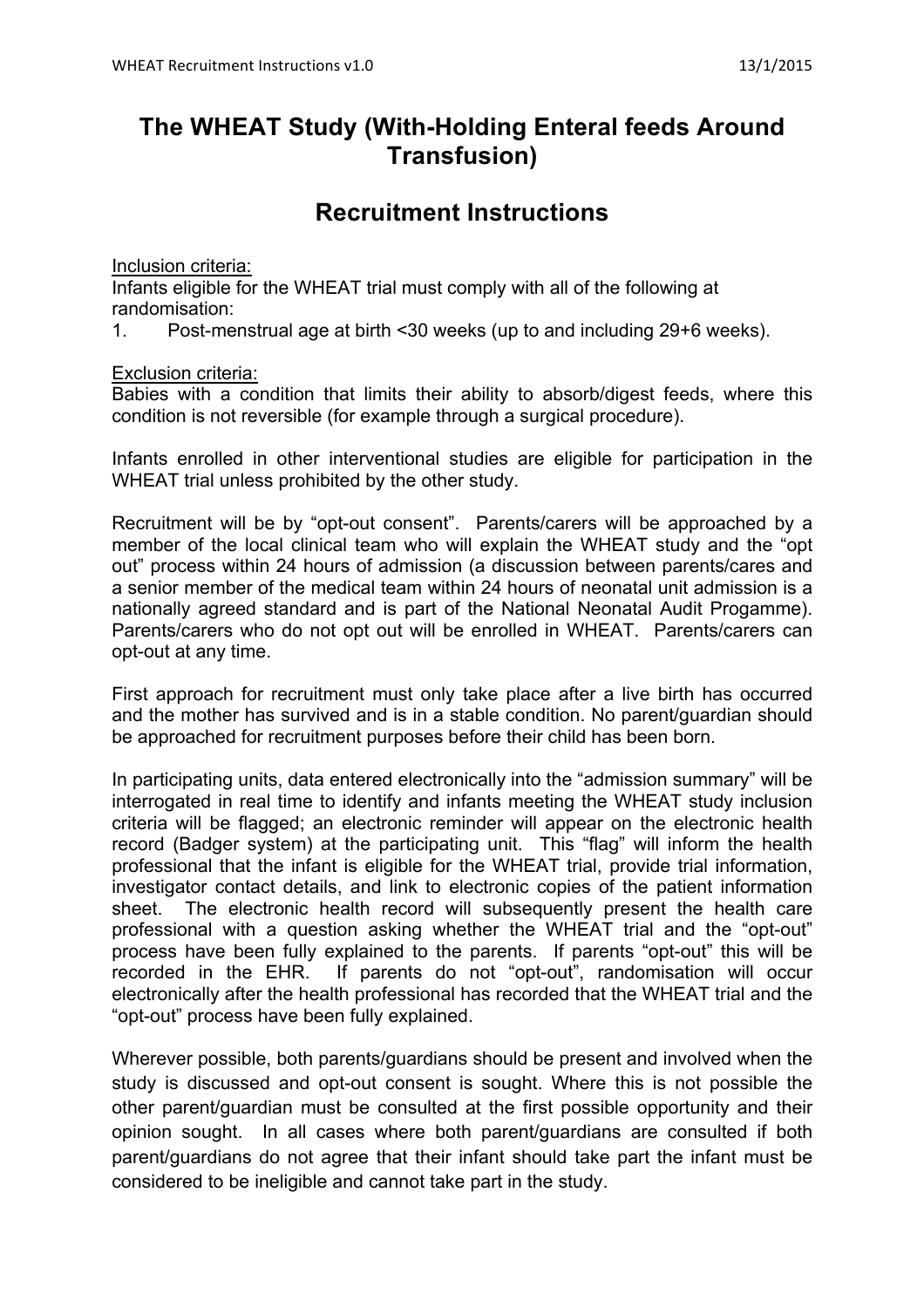# **Health Research Authority**

27 January 2015

Dr Chris Gale NIHR Clinical Lecturer Imperial College London Section of Academic Neonatal Medicine, Imperial College London, Chelsea and Westminster Campus, 369 Fulham Road London SW10 9NH

Dear Dr Gale

**Study title:**

**The WHEAT trial: WithHolding Enteral feeding Around packed red cell Transfusions in preterm neonates, a multicentre, superiority, randomised registry trial** 

**REC reference: Protocol number: IRAS project ID:**

Thank you for your letter of 14 January 2015, responding to the Committee's request for further information on the above research [and submitting revised documentation].

The further information was considered at the meeting of the Committee held on . A list of the members who were present at the meeting is attached.

We plan to publish your research summary wording for the above study on the HRA website, together with your contact details. Publication will be no earlier than three months from the date of this favourable opinion letter. The expectation is that this information will be published for all studies that receive an ethical opinion but should you wish to provide a substitute contact point, wish to make a request to defer, or require further information, please contact the REC Manager. Under very limited circumstances (e.g. for student research which has [received an unfavourable opinion\), it may be possible to grant an](mailto:nrescommittee.northeast-newcastleandnorthtyneside2@nhs.net) exemption to the publication of the study.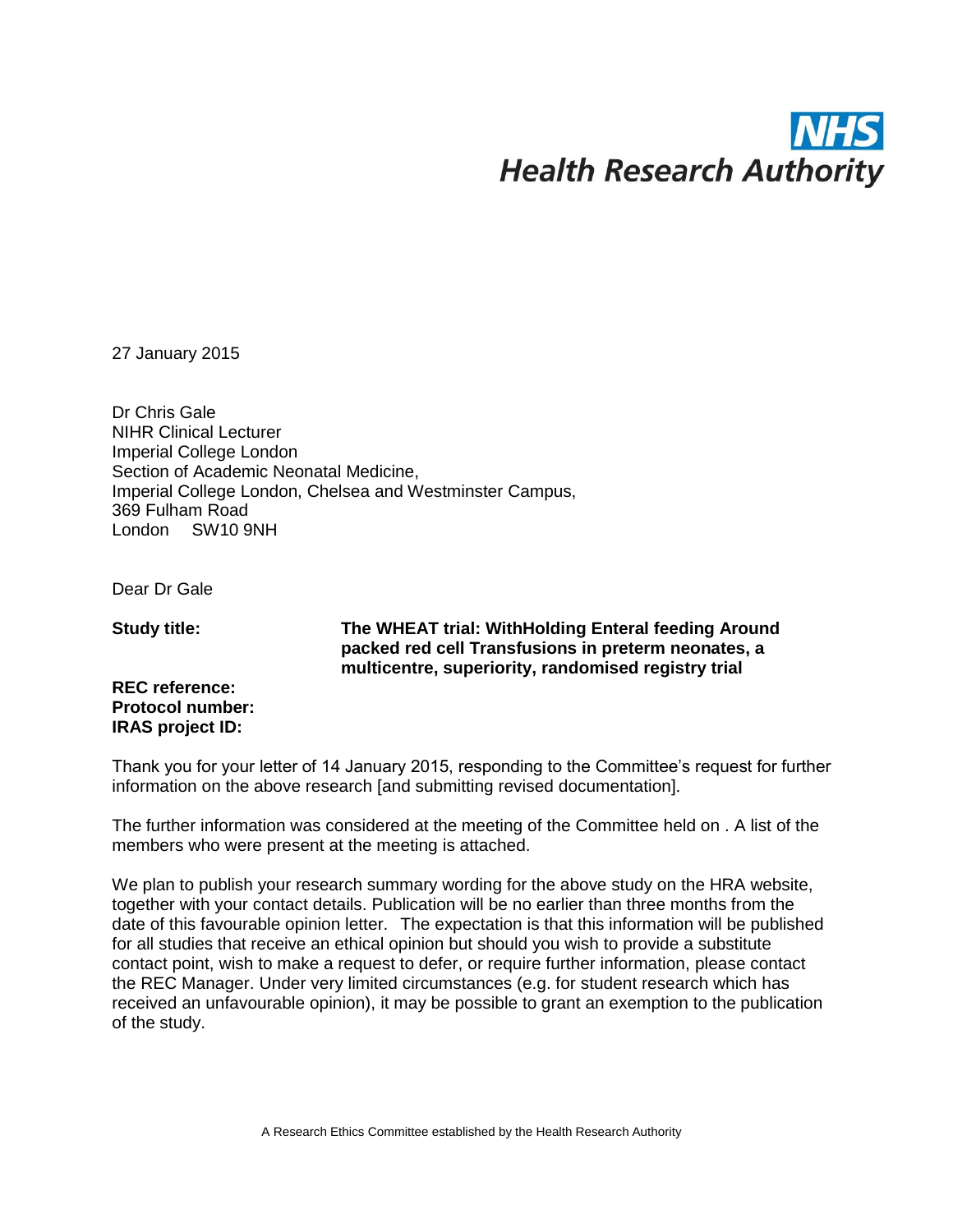### **Confirmation of ethical opinion**

On behalf of the Committee, I am pleased to confirm a **favourable ethical opinion** for the above research on the basis described in the application form, protocol and supporting documentation [as revised], subject to the conditions specified below.

### **Conditions of the favourable opinion**

The favourable opinion is subject to the following conditions being met prior to the start of the study.

- 1 When feeding back trial result no results from individual participants should be given to the participants' parent/guardian only the aggregated results (study findings at cohort level) should be given.
- 2 The text,

"If your baby is being cared for in a unit which does not currently withhold feeds during blood transfusion, and does not already have a cannula to supply sugar or food directly into the blood, and is randomised to not receive feeding during their transfusion, they may require an additional cannula in order to provide them with sugar during their blood transfusion (this will only apply to a very small number of babies). Conversely, if your baby is in a unit which currently withholds feeds and it randomised to receive feeds during blood transfusion, then your baby may be spared a cannula that it may have required if it was not taking part in the WHEAT trial." to be added to the 'Are there any risks ... ? section of the Participant Information Sheet'.

**You should notify the REC in writing once all conditions have been met (except for site approvals from host organisations) and provide copies of any revised documentation with updated version numbers. The REC will acknowledge receipt and provide a final list of the approved documentation for the study, which can be made available to host organisations to facilitate their permission for the study. Failure to provide the final versions to the REC may cause delay in obtaining permissions.**

Management permission or approval must be obtained from each host organisation prior to the start of the study at the site concerned.

*Management permission ("R&D approval") should be sought from all NHS organisations involved in the study in accordance with NHS research governance arrangements.*

Guidance on applying for NHS permission for research is available in the Integrated Research Application System or at [http://www.rdforum.nhs.uk.](http://www.rdforum.nhs.uk/)

*Where a NHS organisation's role in the study is limited to identifying and referring potential participants to research sites ("participant identification centre"), guidance should be sought from the R&D office on the information it requires to give permission for this activity.* 

*For non-NHS sites, site management permission should be obtained in accordance with the procedures of the relevant host organisation.* 

*Sponsors are not required to notify the Committee of approvals from host organisations*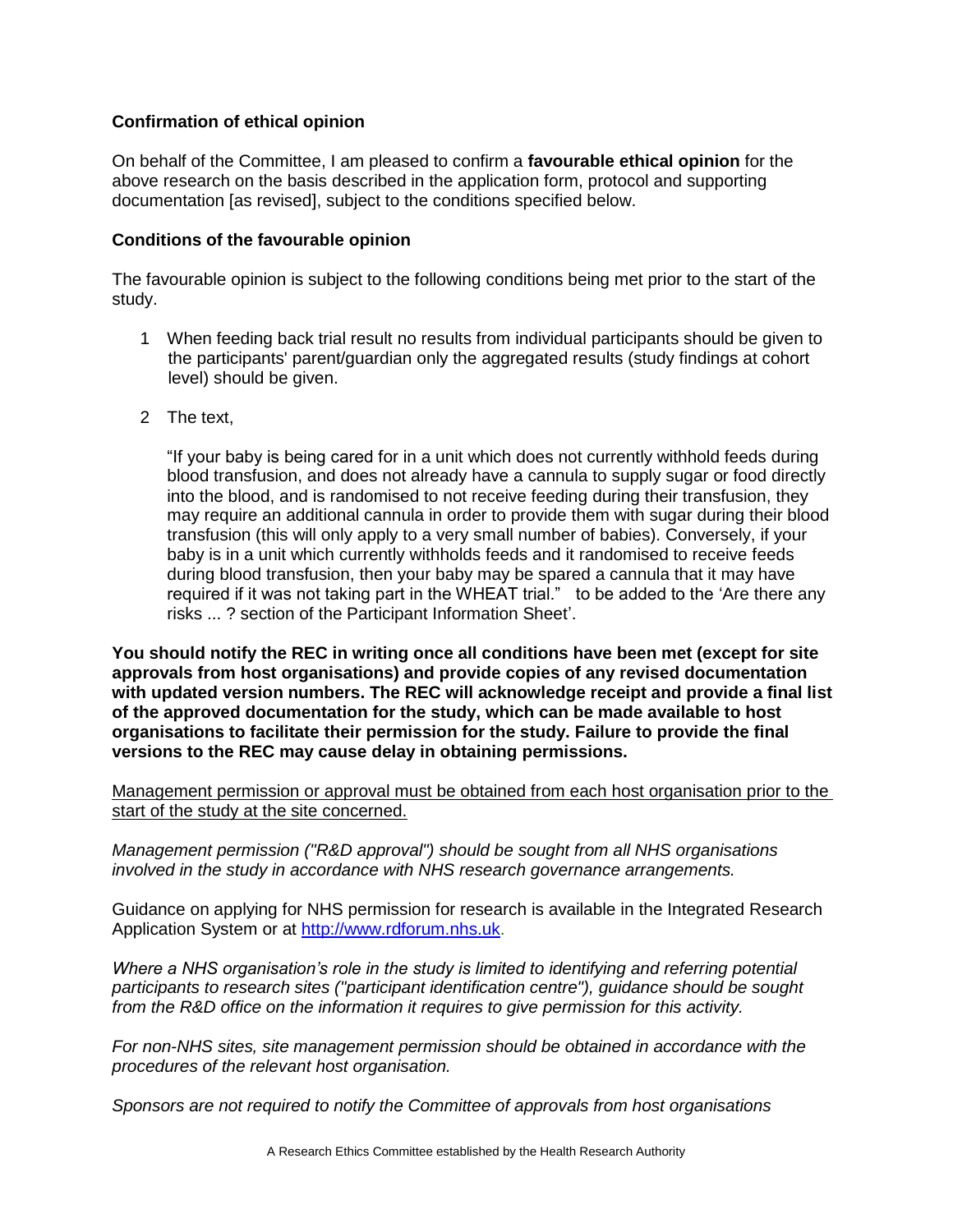### Registration of Clinical Trials

All clinical trials (defined as the first four categories on the IRAS filter page) must be registered on a publically accessible database. This should be before the first participant is recruited but no later than 6 weeks after recruitment of the first participant.

There is no requirement to separately notify the REC but you should do so at the earliest opportunity e.g. when submitting an amendment. We will audit the registration details as part of the annual progress reporting process.

To ensure transparency in research, we strongly recommend that all research is registered but for non-clinical trials this is not currently mandatory.

If a sponsor wishes to request a deferral for study registration within the required timeframe, they should contact [hra.studyregistration@nhs.net.](mailto:hra.studyregistration@nhs.net) The expectation is that all clinical trials will be registered, however, in exceptional circumstances non registration may be permissible with prior agreement from NRES. Guidance on where to register is provided on the HRA website.

### **It is the responsibility of the sponsor to ensure that all the conditions are complied with before the start of the study or its initiation at a particular site (as applicable).**

### **Ethical review of research sites**

### NHS sites

The favourable opinion applies to all NHS sites taking part in the study, subject to management permission being obtained from the NHS/HSC R&D office prior to the start of the study (see "Conditions of the favourable opinion" below).

### Non-NHS sites

The Committee has not yet completed any site-specific assessment (SSA) for the non-NHS research site(s) taking part in this study. The favourable opinion does not therefore apply to any non-NHS site at present. We will write to you again as soon as an SSA application(s) has been reviewed. In the meantime no study procedures should be initiated at non-NHS sites.

### **Approved documents**

The final list of documents reviewed and approved by the Committee is as follows:

| <b>Document</b>                                                       | Version | Date              |
|-----------------------------------------------------------------------|---------|-------------------|
| Covering letter on headed paper                                       |         | 05 September 2014 |
| Evidence of Sponsor insurance or indemnity (non NHS Sponsors<br>only) |         | 21 July 2014      |
| IRAS Checklist XML [Checklist_14012015]                               |         | 14 January 2015   |
| Letter from sponsor                                                   |         | 21 August 2014    |
| Other [Response Letter]                                               |         | 14 January 2015   |
| Other [Carlo - Supporting Paper]                                      |         | 14 January 2015   |
| Other [Parige - Supporting Paper]                                     |         | 14 January 2015   |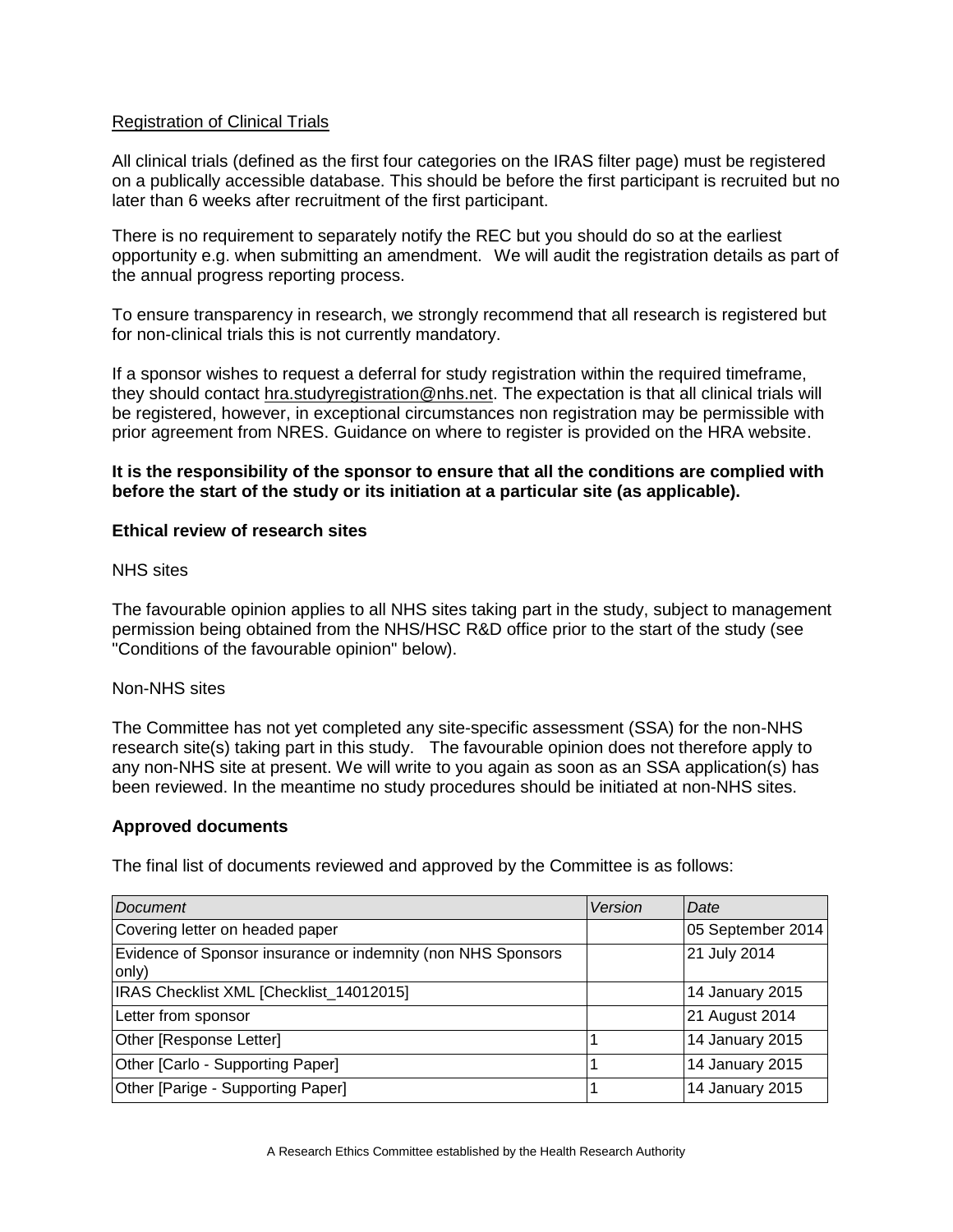| Other [Recruitment Instructions]            |     | 13 January 2015   |
|---------------------------------------------|-----|-------------------|
| Other [Revised PIS]                         | 1.4 | 12 January 2015   |
| <b>Other [Revised Protocol]</b>             | 1.4 | 12 January 2015   |
| Other [Additional response to provisional]  |     | 19 January 2015   |
| REC Application Form [REC_Form_10092014]    |     | 10 September 2014 |
| Response to Request for Further Information |     | 14 January 2015   |
| Summary CV for Chief Investigator (CI)      |     | 05 September 2014 |

### **Statement of compliance**

The Committee is constituted in accordance with the Governance Arrangements for Research Ethics Committees and complies fully with the Standard Operating Procedures for Research Ethics Committees in the UK.

### **After ethical review**

### Reporting requirements

The attached document *"After ethical review – guidance for researchers"* gives detailed guidance on reporting requirements for studies with a favourable opinion, including:

- Notifying substantial amendments
- Adding new sites and investigators
- Notification of serious breaches of the protocol
- Progress and safety reports
- Notifying the end of the study

The HRA website also provides guidance on these topics, which is updated in the light of changes in reporting requirements or procedures.

### **User Feedback**

The Health Research Authority is continually striving to provide a high quality service to all applicants and sponsors. You are invited to give your view of the service you have received and the application procedure. If you wish to make your views known please use the feedback form available on the HRA website:

<http://www.hra.nhs.uk/about-the-hra/governance/quality-assurance/>

### **HRA Training**

We are pleased to welcome researchers and R&D staff at our training days – see details at <http://www.hra.nhs.uk/hra-training/>

### **Please quote this number on all correspondence**

With the Committee's best wishes for the success of this project.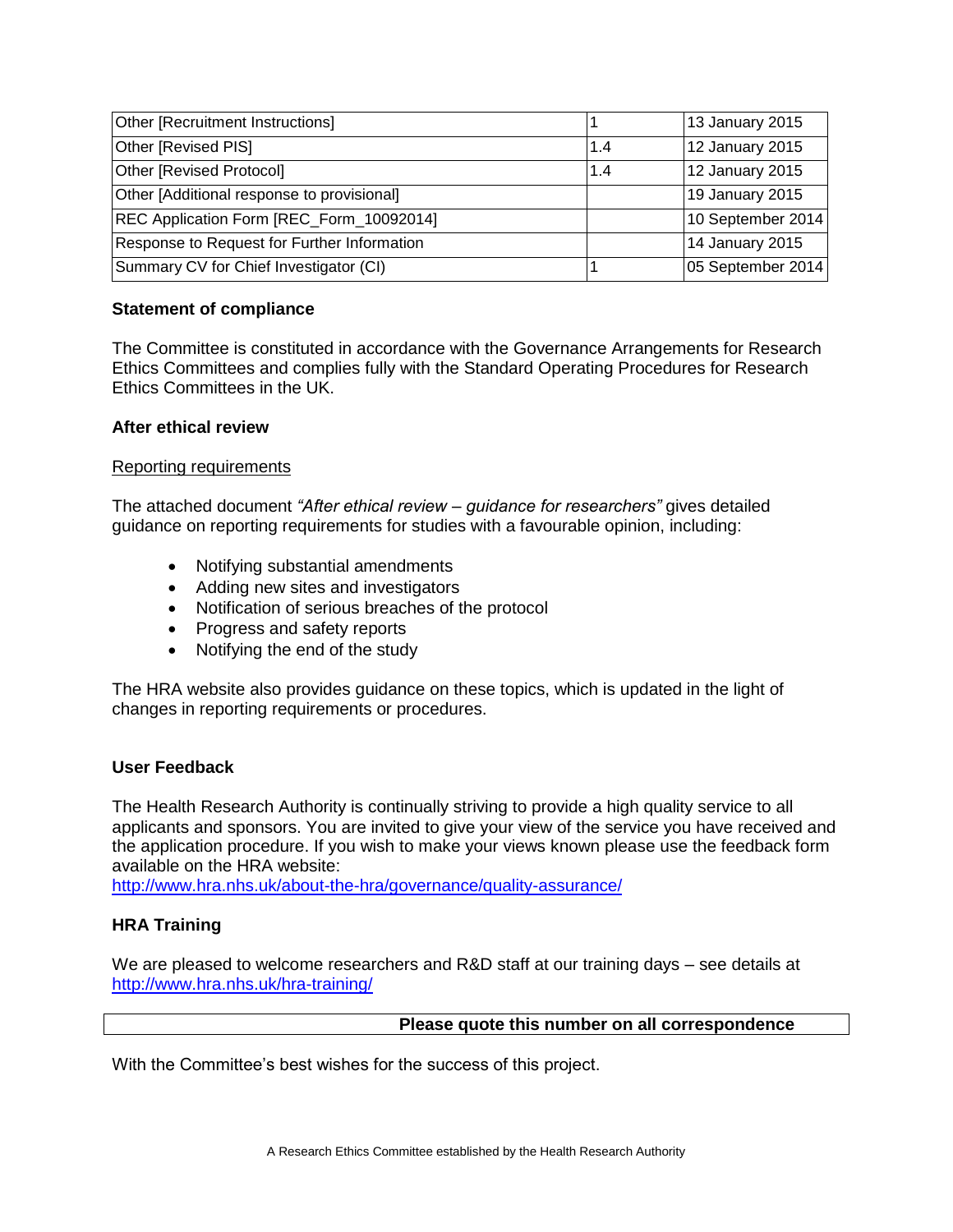Yours sincerely

pp

### **Chair**  Email: *Enclosures:*  Copy to: *List of names and professions of members who were present at the meeting and those who submitted written comments* "After ethical review – guidance for researchers Imperial College London Chelsea and Westminster NHS Foundation Trust